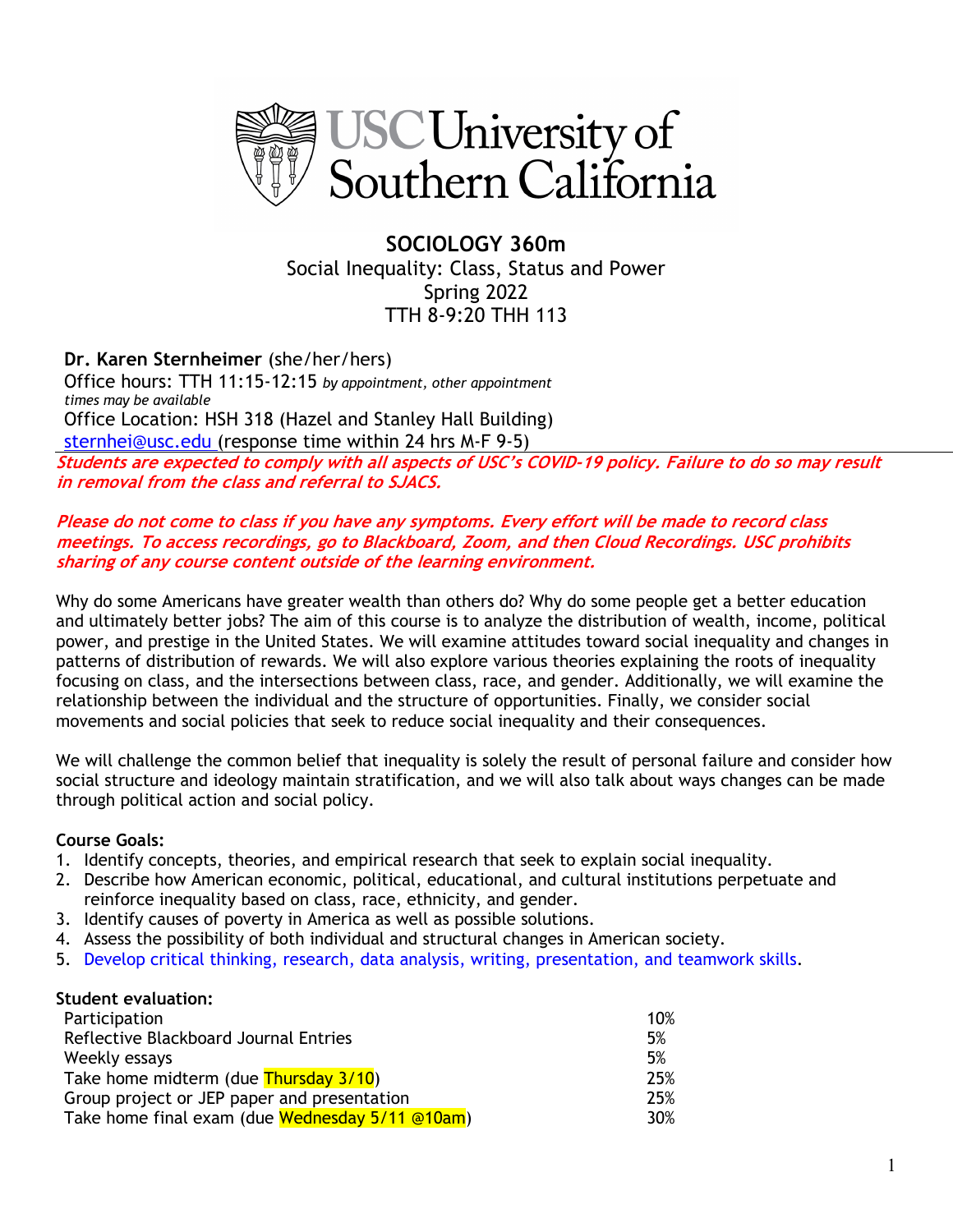#### **Tracking your progress:**

You are expected to seek more than a grade from this course. You are responsible for keeping a record of your grades and to be aware of your progress as well as areas where improvement is needed, and for seeking help from your peers or professor. Use the breakdown above to calculate your grade. You can access your grades regularly on Blackboard.

### **Technology Etiquette:**

E-mail is a great resource but never takes the place of a conversation. Please include "SOCI 360" in the subject line. Lengthy questions or concerns should be addressed during office hours or a special appointment. Emails are typically answered within one business day. No assignments will be accepted via email. We will be using Blackboard (https://blackboard.usc.edu) for all course content.

**Cell phones must be turned off during and put away during all class meetings, and laptops or electronic devices may only be used by special permission. Multitasking (web surfing, using social media, texting, studying for another class) is expressly forbidden and will negatively impact your grade.**

### **Participation (10%):**

This class is based on active student participation in discussions and activities and is designed to be handson and experiential. Students are expected to attend class meetings prepared to discuss the assigned reading and participate in all activities. *Bring your book or an electronic version of the reading to class with you for discussion.* **If you are not able to attend class, you are expected to fully participate in the discussion board conversations on Blackboard that week. Discussion questions will be posted each week. You are encouraged to participate on the discussion board even if you are able to attend.**

Students are expected to welcome differing viewpoints and to respect the thoughts and ideas of all class participants, listen quietly while others are speaking, and join and leave meetings on time. Note that a great deal of information covered in class may not be in the readings, and vice versa. Students are responsible for getting notes or assignments from Blackboard and other students if you miss class.

A full rubric detailing how participation is graded is posted on Blackboard on the "Syllabus and Grading" tab. Active participation in activities, comments and questions that reflect knowledge of course material, as well as courteous attention to your professor and peers are expected.

## **Reflective Blackboard Journal Entries (5%):**

Each week, you are asked to reflect on what you have learned during the week and what questions you have about the material and your project using Blackboard's Journal tool. There will be ten journal entry requirements, each worth .5% of your grade. Only you and your professor/ $TA$  can see these entries. They are due each week of the semester by 11:59 pm PST on Fridays. *You can miss up to 5 without penalty*.

#### **Essays:**

Before the midterm, there will be five essay assignments to ascertain your comprehension of the course material. The essay topic will come from a central theme from the previous week's reading and course discussions and will be an opportunity for you to reflect on the material. These essays will be posted on Blackboard by 5pm on the Thursdays they are scheduled, and due the following Tuesday before the start of class. In order to earn credit your writing must reflect awareness of central issues and ideas expressed by authors and in class (see rubric on Blackboard for more specific details). These assignments are graded credit/partial credit/no credit and are each worth 1% of your total course grade. **Missed essays or essays that earn "no credit" can be made up with extra credit assignments, as noted below.**

## **Extra Credit**

After the midterm, an essay question will be posted on Blackboard on Thursday afternoons. Your one-page response must be uploaded onto Blackboard before the start of class the following Tuesday. By completing these assignments you may make up any missed essays or no credit essays and/or earn up to 3 percent extra credit in the course (1 percent per essay).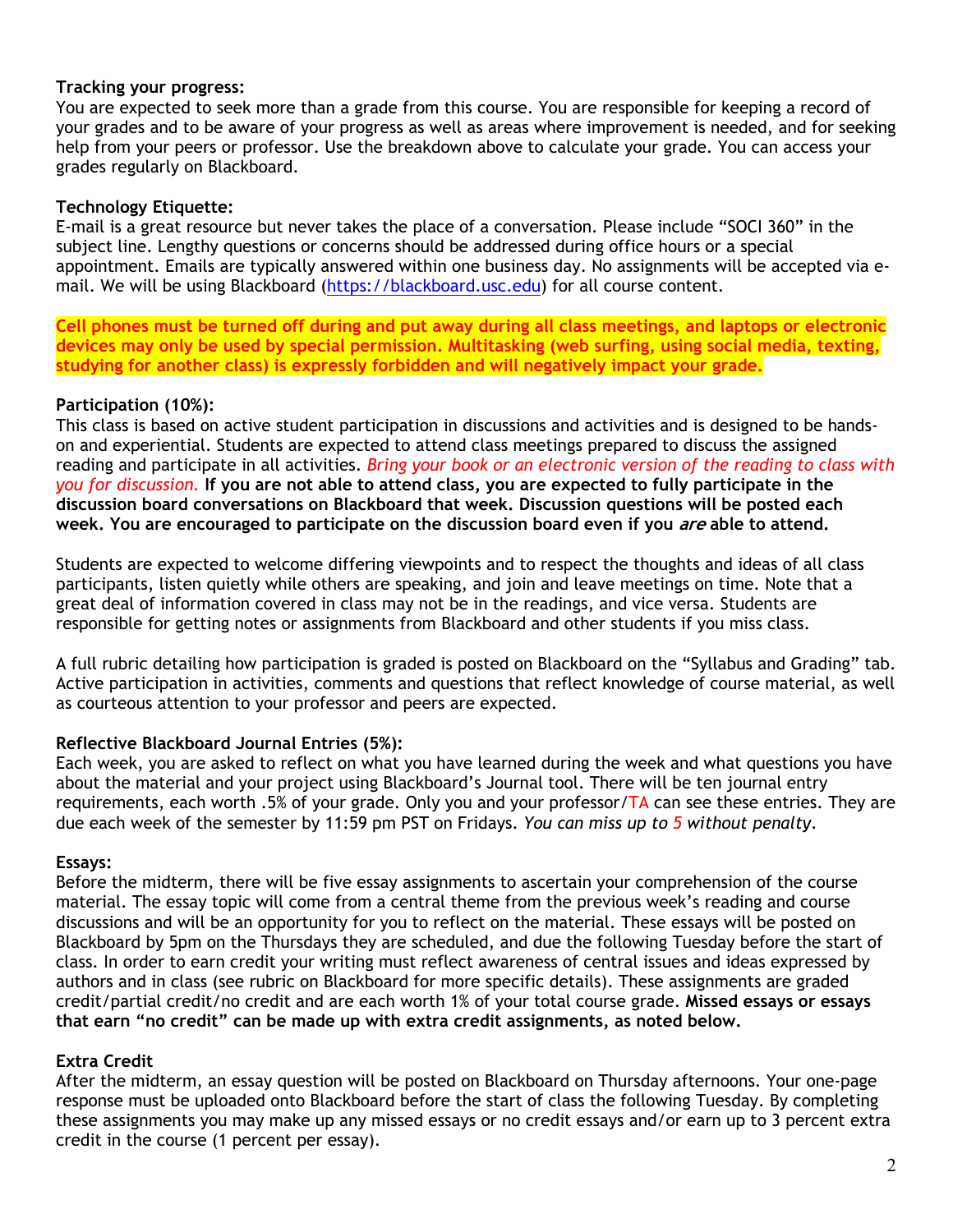You may earn *up to* 10 points extra on your group project grade or midterm (i.e. a grade of 90 can be increased to a grade of 100) by reading one of the optional books in its entirety (listed on Blackboard) and answering the questions (also on Blackboard) in a 5-7-page paper (due date  $\frac{4}{19}$ ). You will be required to briefly share your findings with the class as well.

#### **Group Project:**

For part of the course, we will be using class time to conduct group research projects during the segment of the course on poverty. This will allow you and your classmates to focus on an aspect of poverty that you are most curious about, and then teach the rest of the class about your findings.

The project will involve finding quantitative data from academic or government sources that address your specific topic, finding examples of policies and programs that have been implemented to address poverty, and creating a class presentation to share the group's findings with the class. **Your group must turn in a topic statement and a list of key data points your group will be presenting no later than one week before your presentation, worth 10 percent of your overall grade. Each participant must include a 1-2 page essay detailing their contributions and what they learned from the project.**

Each group's presentation should be between 8-10 minutes, highlighting the topic, data, and policies and programs the group studied. Your group is encouraged to present a multimedia report to the class; please limit your presentation to no more than 10 slides or images.

A 6-8 page written report highlighting the group's findings (in the style of an executive summary) must be turned in on **the day of your presentation** at the start of class. Your presentation must be uploaded to the designated discussion forum on Blackboard

All group members will share a project grade. Members will be evaluated by their fellow group members on the level of their contribution, and group presentations will be evaluated on the clarity of your discussion of a poverty-related issue and the quality of the data addressing your research question. The presentation will be evaluated by the rest of the class. *Students who do not contribute sufficiently to their groups may receive a grade of zero if their group members determine their participation was unacceptable.* **No late group projects or reports will be accepted**. **Full details are posted on Blackboard.**

#### **Midterm & Final Exam:**

The midterm and final exams are designed to help you synthesize the central course concepts. Both exams will be take home, essay format and should incorporate ideas from the readings and class discussions. Both exams will be distributed at least one week prior to their due date. Late midterms will be reduced by 10% per day and no **late final exams can be accepted**.

All assignments must reflect original work and must be turned in on Blackboard's Turnitin site to generate an originality report. Plagiarism will not be tolerated and consequences will be in accordance with university policy. Any papers that are dramatically different in style and content from previous work will require an oral exam. Failure to appear or to successfully demonstrate that the work is your own within one week of notification will result in a failing grade and will be reported to Student Judicial Affairs. **Please see Blackboard for USC Code of Ethics and student resources.**

Extra credit opportunities are built into this class; note that special individual opportunities for extra credit violate university policy and will not be considered. Finally, grades are earned, they are not given. It is your responsibility to do the best work you are capable of producing. *Nitpicking over points is discouraged, as it reveals a commitment to a grade rather than to learning. Once assigned, grades will not be changed unless a mathematical error occurred.* **Continued enrollment in this course indicates acceptance of class policies.**

\*\*Any special learning needs should be brought to my attention as soon as possible\*\*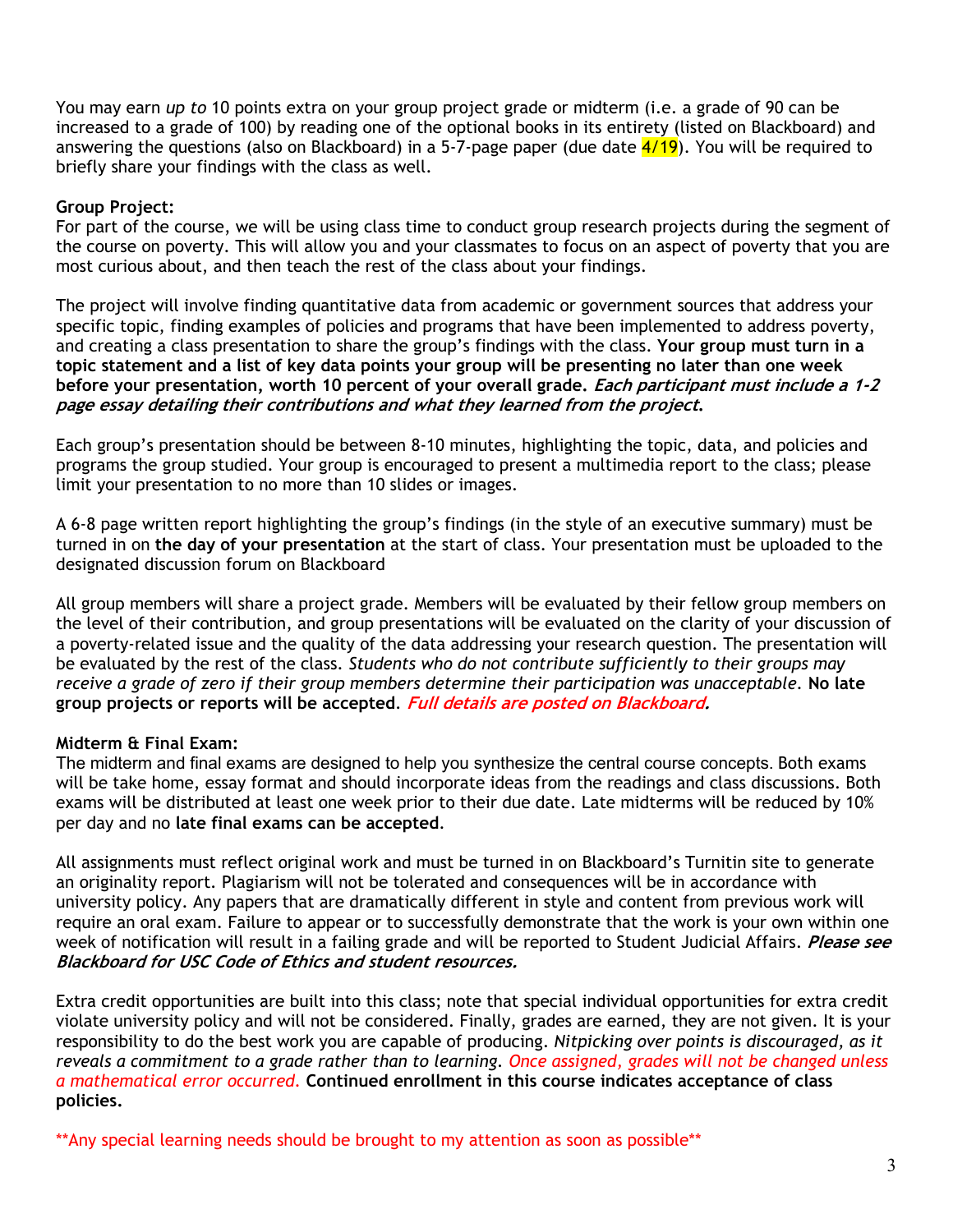#### **Required Reading:**

- 1. Marger, Martin. 2014. *Social Inequality: Patterns and Processes* 6th ed., McGraw-Hill.
- 2. Feagin, Joe & Melvin Sikes. 1995. *Living With Racism: The Black Middle Class Experience*, Beacon Press.
- 3. Edin, Kathryn & Luke Shaefer. 2015. *\$2 A Day: Living on Almost Nothing in America*, Houghton Mifflin Harcourt.

\*\*These dates are estimates and subject to change at my discretion\*\*

#### **I. Defining Inequality**

| 1                                      | T1/11             | What is social inequality?                      | Marger ch 1 "Introduction to Social Inequality"<br>$\bullet$                                       |  |
|----------------------------------------|-------------------|-------------------------------------------------|----------------------------------------------------------------------------------------------------|--|
| $\overline{2}$                         | TH 1/13           | Why does inequality exist?                      | Marger ch 2 "Theories of Class and Social<br>Inequality"<br>ESSAY #1 POSTED (due 1/18)             |  |
| $\mathbf{3}$                           | T1/18             | How is social class defined?                    | Marger ch 3 "The American Class System"<br><b>GROUP PROJECT SIGN UP DEADLINE</b>                   |  |
| 4                                      | TH 1/20           | How easy is it to move up in<br>the U.S. today? | Marger ch 7 "Stratification and Social Mobility"<br>ESSAY #2 POSTED (due 1/25);                    |  |
| II. Poverty in America: GROUP PROJECTS |                   |                                                 |                                                                                                    |  |
| 5                                      | T <sub>1/25</sub> | What is poverty?                                | Marger ch 6 "Poverty and the Poor" pp. 146-163                                                     |  |
| 6                                      | TH 1/27           | What causes poverty?                            | Marger ch 6 pp. 163-182<br>ESSAY #3 POSTED (due 2/1)                                               |  |
| $\overline{7}$                         | T <sub>2/1</sub>  | What is the feminization of<br>poverty?         | Marger ch 11 "Gender Inequality"<br>$\bullet$                                                      |  |
| 8                                      | TH 2/3            | How is poverty related to<br>public policy?     | Edin & Shaefer "Introduction" and "Welfare is<br>Dead"                                             |  |
| 9                                      | T <sub>2/8</sub>  | Who are the working poor?                       | Edin & Shaefer "Perilous Work"<br><b>GROUP PRESENTATION</b>                                        |  |
| 10                                     | TH 2/10           | Housing                                         | Edin & Shaefer "A Room of One's Own"<br><b>GROUP PRESENTATION</b>                                  |  |
| 11                                     | $T$ 2/15          | <b>Experiencing Homelessness</b>                | <b>GROUP PRESENTATION</b>                                                                          |  |
| 12                                     | TH 2/17           | Survival strategies                             | Edin & Shaefer "By Any Means Necessary"<br><b>GROUP PRESENTATION</b><br>ESSAY #4 POSTED (Due 2/22) |  |
| 13                                     | T2/22             | Rural poverty                                   | Edin & Shaefer "A World Apart"<br><b>GROUP PRESENTATION</b>                                        |  |
| III. The Shrinking Middle              |                   |                                                 |                                                                                                    |  |

14 TH 2/24 The myth of the singular middle class • Marger ch 5 "The Middle Classes" **ESSAY #5 POSTED (Due 3/1)**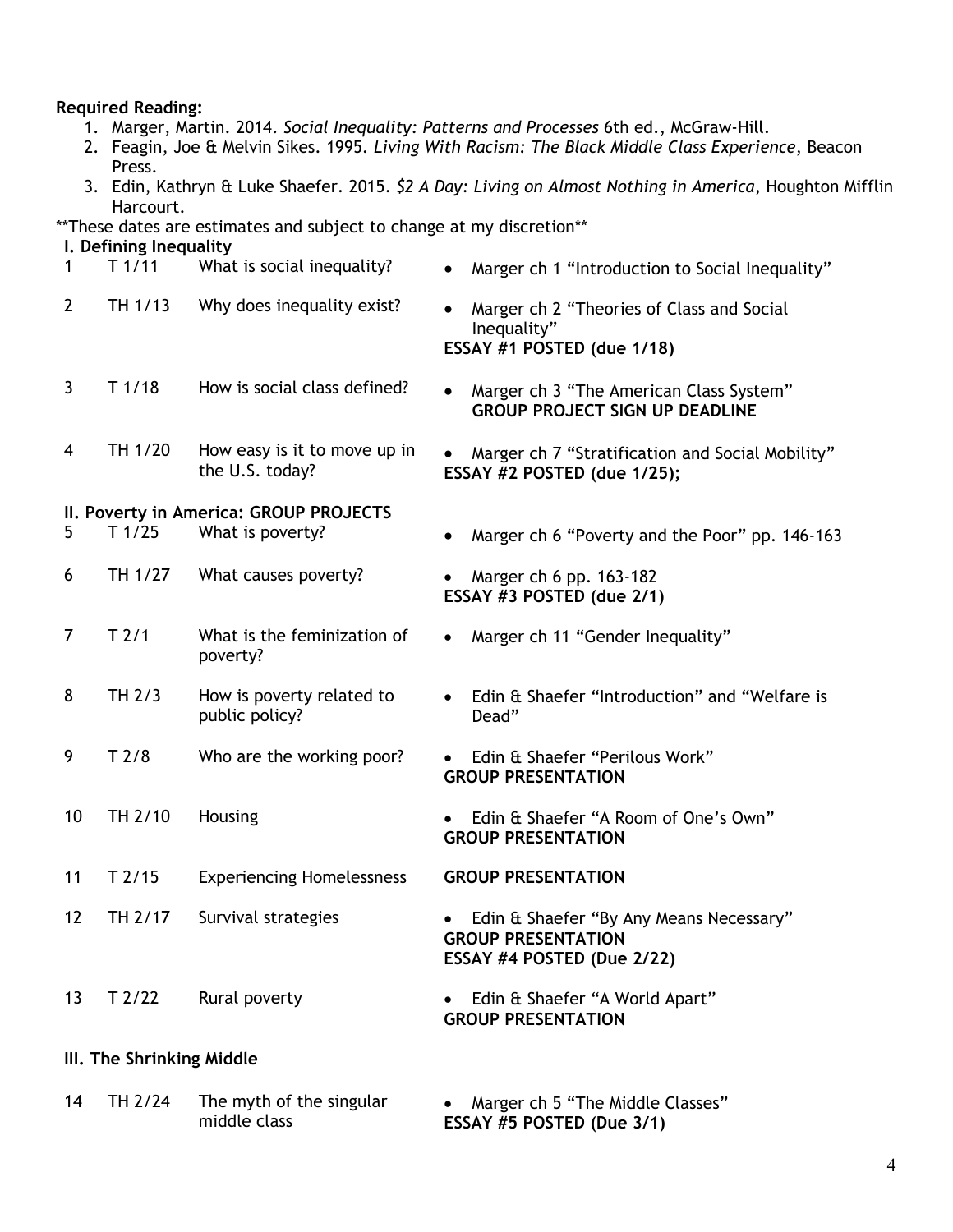| 15 | T3/1                       | What is the middle-class<br>squeeze?                                  | Louis Uchitelle, The Disposable American: Layoffs<br>and Their Consequences (on Blackboard)<br><b>MIDTERM POSTED</b>                        |  |
|----|----------------------------|-----------------------------------------------------------------------|---------------------------------------------------------------------------------------------------------------------------------------------|--|
| 16 | TH 3/3                     | IV. Wealth, Power, and Privilege<br>Who are the wealthy?              | Marger ch 4 "The Upper Class and the Power<br>Elite"                                                                                        |  |
| 17 | T3/8                       | Wealth, power and privilege                                           | Chapter from Daniel Golden, The Price of<br>Admission (Bb)                                                                                  |  |
| 18 | TH 3/10                    | Realities of wealth and class<br>in the U.S.                          | <b>MIDTERM DUE</b>                                                                                                                          |  |
|    |                            | V. Race and Class: Why race still matters                             |                                                                                                                                             |  |
| 19 | T3/22                      | What are race and ethnicity?                                          | Marger ch 10 "Racial and Ethnic Differentiation"<br>View at least one of the videos posted on Bb<br>$\bullet$                               |  |
| 20 | TH 3/24                    | Why does race still matter?                                           | Feagin & Sikes Preface<br>Feagin & Sikes ch 1, "The Continuing<br>Significance of Racism"<br>Extra Credit Essay #1 posted                   |  |
|    |                            |                                                                       |                                                                                                                                             |  |
| 21 | T3/29                      | How do middle-class African<br>Americans deal with<br>discrimination? | Feagin & Sikes, ch 2 "Navigating Public Places"<br>Feagin & Sikes ch 7 "Contending with Everyday<br>Discrimination: Effects and Strategies" |  |
| 22 | TH 3/31                    | How does race impact<br>employment opportunities?                     | Feagin & Sikes ch 4 "Navigating the Middle-Class<br>Workplace"                                                                              |  |
|    |                            |                                                                       | Feagin & Sikes ch 5 "Building a Business"<br>Extra Credit Essay #2 posted                                                                   |  |
| 23 | $T$ 4/5                    | Why are American cities still<br>segregated?                          | Feagin & Sikes ch 6 "Seeking a Good Home and<br>Neighborhood"                                                                               |  |
| 24 | TH 4/7                     | What leads to civil unrest?                                           | Zelizer, Julian "Is America Repeating the<br>Mistakes of 1968?" (Bb)<br>Extra Credit Essay #3 posted                                        |  |
|    | VI. Maintaining Inequality |                                                                       |                                                                                                                                             |  |
| 25 | $T$ 4/12                   | Why is inequality so hard to<br>eliminate?                            | Marger ch 8 "Ideology and the Legitimation of<br>Inequality"                                                                                |  |
| 26 | TH 4/14                    | How does our educational<br>system replicate inequality?              | Feagin & Sikes ch 3 "Seeking a Good Education"<br>Extra Credit Essay #4 posted                                                              |  |
| 27 | $T$ 4/19                   | The economics of higher<br>education                                  | Marger, pp. 206-210, 213-220<br><b>EXTRA CREDIT READING ASSIGNMENT &amp;</b><br>PRESENTATIONS DUE                                           |  |